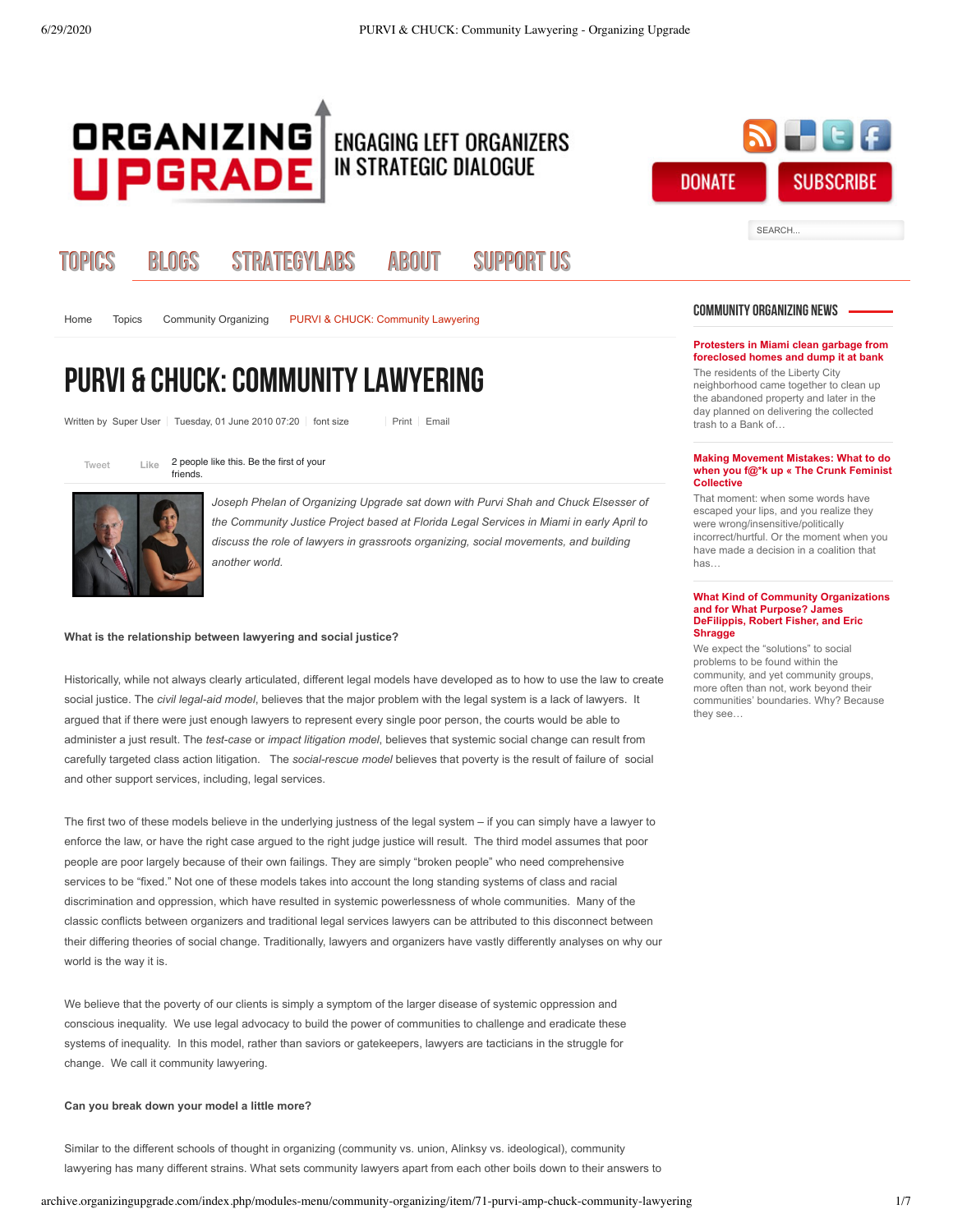the following three questions: Who do you work with? What do you do for them? And how do you work together? Similar to organizing, the answers to these questions vary depending on the political orientation of the lawyer and the theory of social change they ascribe to.

Our particular brand of community lawyering believes in supporting community organizations and other organized groups of people (i.e. worker/tenant associations, community coalitions, and unions) that shift power through collective action and strategic campaigns. Like many organizers, we believe sustainable change comes through building largescale, democratic organizations focused on building the power and conscious leadership of poor and working people. By using legal advocacy to support organizing, community education, and leadership development, community lawyering allows lawyers to have a much larger impact that any one lawsuit.

That brings us to the "what." This is the area of our work that is least regimented. Pretty much anything is fair game. Depending on the campaign goals and our relationship with a particular organizer/organization, we will support a campaign with a variety of tactics including litigation, policy advocacy, research, community education, and infrastructure/institution building. In the past we have: conducted know-your-rights trainings; presented at public forums to advance campaign demands; worked with members to develop their public-speaking and writing skills; litigated individual cases on behalf of workers and residents; litigated actions on behalf of classes of workers, tenant associations or the base-building organizations itself; drafted policies or legislation; researched and provided technical assistance to develop a campaign strategy; and provided transactional and corporate advice to new and existing organizations.Our goalis to increases our clients' participation and control over complicated and time-consuming legal processes that can otherwise be alienating. But perhaps more important than what we do, is what we aim not to do. We aim to transfer knowledge and skills to organizers and clients so that we are not relied on all the time. Through every case, we hope to be expanding the collective knowledge base within the organization.

For us, the "how" comes down to accountability. We believe that our clients (whether organizational or individual) are partners—not just in name—but in leadership, control and decision-making. The lawyer-client relationship is rife with power dynamics that do not evaporate simply because the long-term goals of the lawyer are aligned with that of the organizer or client. Therefore, we also believe that community lawyers must be engaged in a regular practice of selfscrutiny and self-reflection. If lawyers want to practice law in respectful, responsible and accountable manner, we believe you have to be constantly evaluating your work to determine if it perpetuates racism, sexism, homophobia, classism and elitism. To that end, we believe that community lawyers should be engaged in a process of political study and growth collectively with organizers. Poor communities of color face multiple and intersecting injustices and good lawyering requires a deep understanding of race, class, and power.

# **How are you as lawyers able to encourage collective power building?**

The legal system in the Unites States is very individualistic. It tends to atomize disputes, which works against an organizing model. The legal system is designed to address disputes between a single plaintiff and a single defendant. Because of this, many ethical and procedural rules make it incredibly difficult to use litigation to achieve collective goals. For example, when you settle a lawsuit, attorney-client privilege only applies if you don't involve a third-party in the discussion–which means organizers cannot be in the room when you discuss settlement with you client. The obvious solution would be to try to represent a group rather than individuals. But sometimes the rigorous procedural rules of litigation force disputes to remain individualized, because for whatever reasons we don't have standing to represent the worker association nor tenant union as a whole. These rules and many others are serious obstacles to utilizing a collective approach to grievances.

Lawyers that are battling these obstacles have to constantly be thinking of mechanisms to both obtain positive results for their individual clients while furthering the goals of the client's organization. We struggle with this challenge constantly and work with clients to reinforce their understanding of both their dispute as a collective grievance and the legal strategy as simply a tool in a collective response. Hopefully, the clients themselves will want to share their learning experiences and their increased understanding of the problem by continuing to participate in the organizational campaign. But poor clients and their families are burdened with enormous pressures so it doesn't always work that way. However, we are constantly working in an educational way to foster that collective understanding of the problem.

Another common experience is that clients will be offered a settlement agreement that, while of marginal benefit to the collective, offers substantial benefit for the individual. We've seen this tactic used time and time again to split off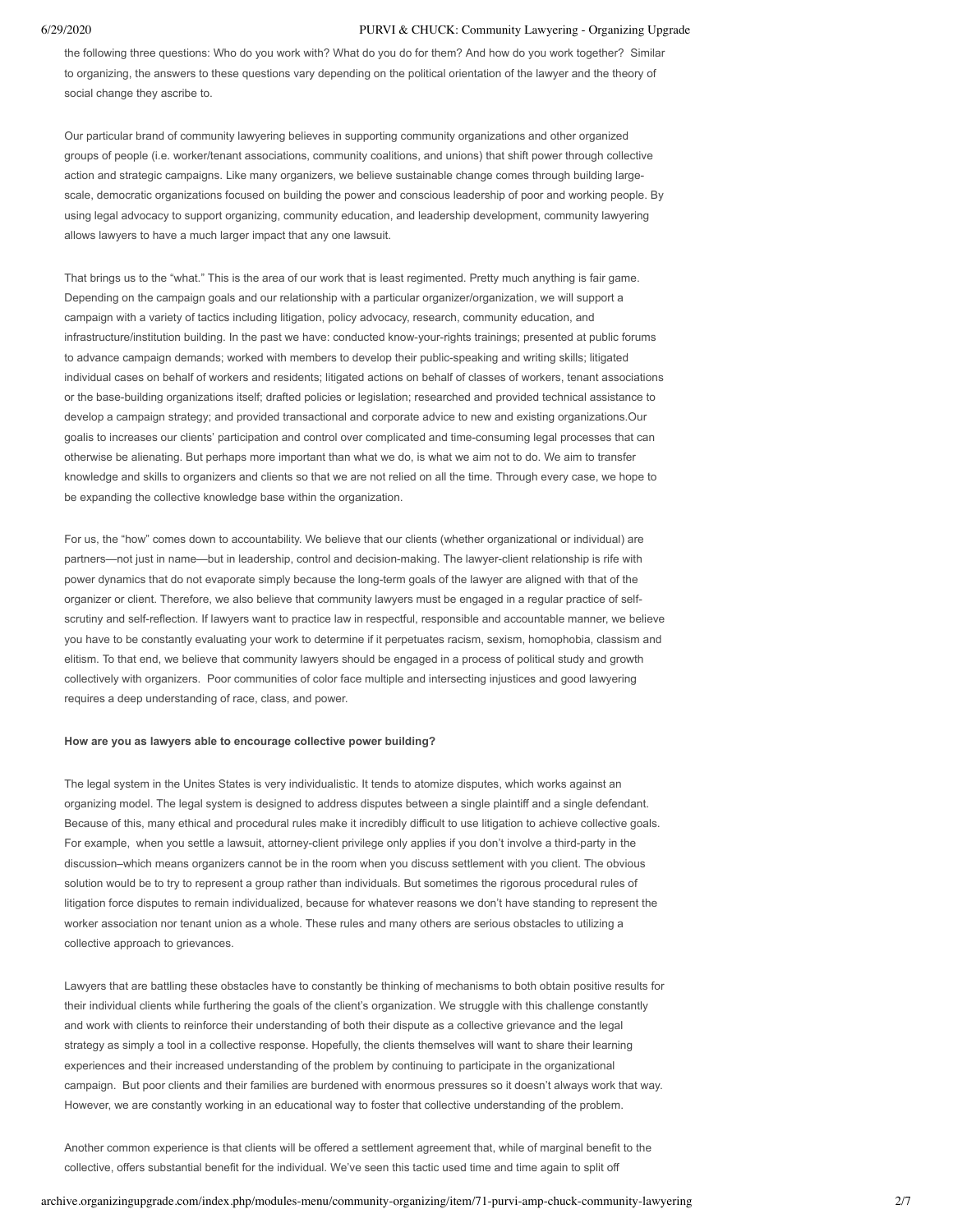individuals from the collective. Many lawyers handle these situations by simply communicating the offer to the client without any conversation about its benefits/detriments to the collective goals. Though we agree that ethical rules require lawyers to allow the client to make all settlement decisions, the rules do not prohibit honest and frank discussions between lawyers and clients about the individual and collective benefits of any possible settlement. We are not shy about reminding clients about the collective goals they had at the beginning of the case and that the individual settlement being offered to them doesn't reflect their original goals. In this way, lawyers can work refocus clients back towards their initial collective vision.

**What are some lessons you have from being lawyers and engaging in that level of consciousness raising, encouraging people to engage in collective action or understanding? What are the limitations that law puts on you in engaging in this type of work?**

One of our major observations is that most people, regardless of their personal history, expect the legal system to deliver justice. Our educational system, T.V., pop culture, all reinforce the idea that ultimately if we have the opportunity to tell our story to a judge, justice would result. Initially, it is also important to remember that very, very few poor people ever get the opportunity to tell their story to a judge (at least on the civil side.) The number of poor people actually represented in civil disputes, such as landlord-tenant matters, is infinitesimal. However, so many people believe that if they could just get that "champion" lawyer, they would be able to obtain justice and fairness.

But the reality is that most of the harms experienced by poor and working people in this country simply are not illegal. Even if represented by the best lawyer, any poor person who goes into court will be outgunned by overwhelming resources. In addition, they face the systemic biases of both the substantive law and the judicial decision makers whether judge or jury. As such, the law quite literally is designed to protect private property and capital investment and not to render justice.

None of this is to say that we do not believe in challenging and pushing the law to change—reform struggles in the law can be incredibly important in highlighting contradictions and challenging the dominant narrative. We often engage in counter-hegemonic conversations with our organizer counterparts and our clients in order to set reasonable expectations around what type of justice is possible to obtain from the legal system. We consistently have to remind people that the law is a tactical tool, not a solution. We often times have shift perspectives from seeing winning the lawsuit as victory to seeing the lawsuit as simply an opportunity in a larger strategy.

In addition, we constantly remind the client and the group that the court is just another political venue. The truth is, sometimes we have to remind ourselves as well. Experience has taught us that when you pack the courtroom with thirty people, you transform that venue back into a political one where success is influenced by collective power. Judges like any other political entity respond to this. As people associate the political struggle with the legal victory it demystifies the whole process of the lawyer winning a case. You get something that is a response to the collective struggle and presence.

**This model sounds like it is directly in line with this model of organizing that is paired with political education and leadership development of grassroots communities. What is the response to this coming from other lawyers? Is it growing in popularity?**

This style of lawyering has been around. It has been present in different movements and different struggles but it remains fairly uncommon due to the challenges and obstacles to institutionalizing this approach. The first of these challenges is that, amongst lawyers (and the public), there is lack of understanding of what organizing is. A lot of lawyers out there simply don't understand what organizing is. It is this lack of a common language that often perpetuates the divide and disconnect between organizers and service providers. Part of it is that people are speaking different languages and can't see how to connect the dots. However, historically (and rightfully so), there has been considerable distrust of "community" lawyers. All organizers can recount examples of where lawyering in support of communities or in the name of communities has been done wrong and has created a lot more harm than good. Lawyers can take up a lot of space. Power can gravitate to lawyers. If both lawyers and organizers are not hyper-vigilant about managing and passing along that power, lawyers can be destructive for community organizations or organizers.

An additional challenge is that, unfortunately, young lawyers are not being taught community lawyering in law schools. If you are a progressive or left lawyer, there are not many places to get training to figure out how to lawyer in support of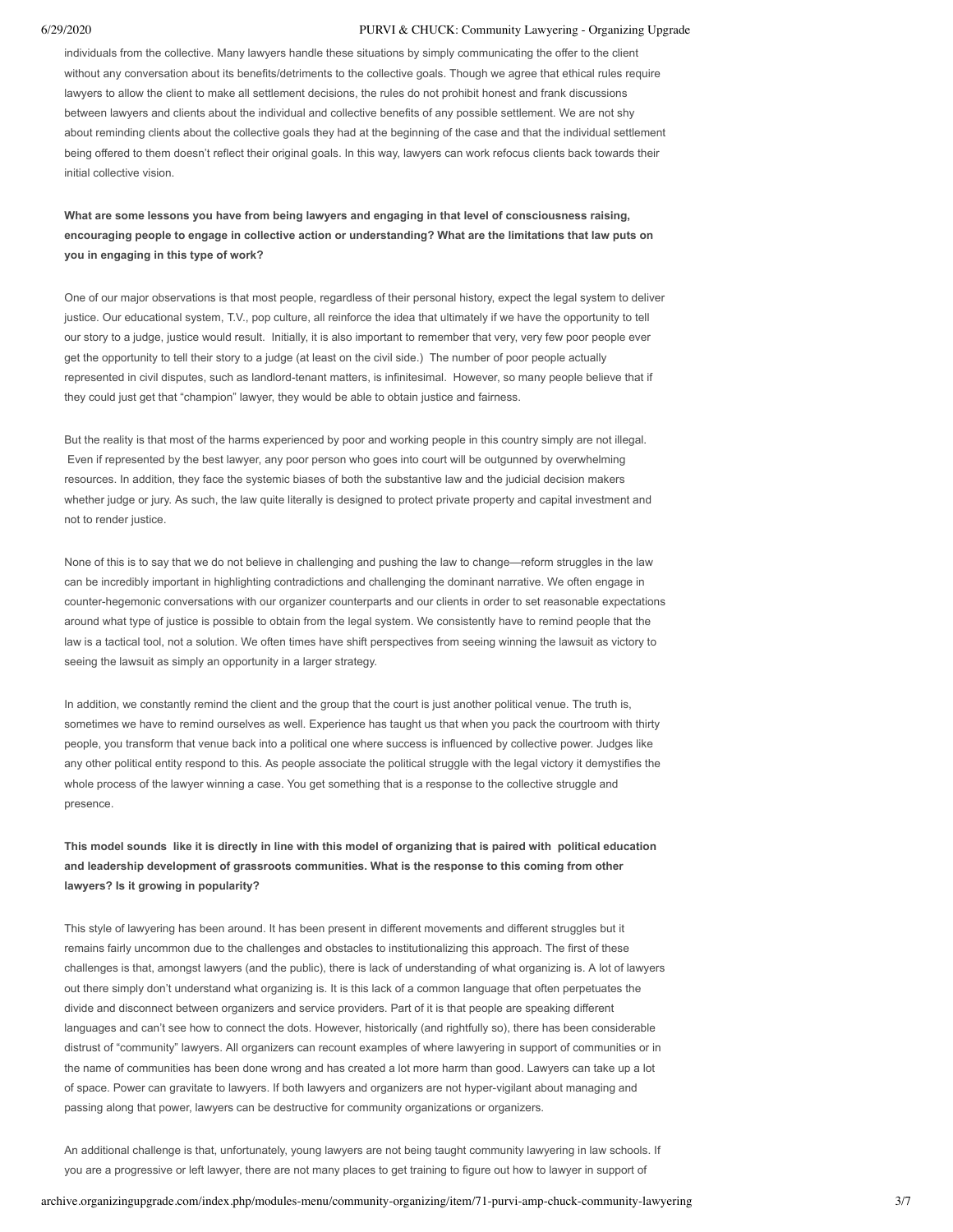community organizing. There is a dearth of mentors and elders to train the next generation of community lawyers. Many progressives who decide to attend law school end up being frustrated and choose to never practice law. Like anything else, a community-based practice of law is something that has to be taught. Our project is working to bridge this gap by teaching in clinical programs at local law schools and running a summer institute for law students to train the next generation. Also, though there are a number of lawyers across the country engaged in the practice of community lawyering, the theory on community lawyering is, at best, embryonic. Those of us engaged in the practice have simply not been able to effectively distill and document our experiences in a cohesive and clear theory.

Finally, for those lawyers who believe in this type of work, most are housed in institutions that tie their hands because of limitations from funding sources. The vast majority of lawyers that represent low-income people are housed in legalservices/legal-aid organizations many of which are funded by the Legal Services Corporation Grants from the federal government. These LSC grants put specific limitations on the type of legal work grantees can engage in, the most notable being that LSC-funded lawyers cannot bring class actions and cannot engage in lobbying. These limitations, as they were designed to do, have had a stifling effect on community-based legal work. As a result, part of our work at CJP has been to build new partnerships and identify clear opportunities for community lawyering to occur within existing legal-services institutions. We firmly believe that the individual legal representation that traditional legal-services organizations engage in is still really important work. However, there are no funding restrictions that prevent that same work from being done in partnership with sophisticated community organizations. If just a small part of that resource could be redirected to lawyering support of organized communities that could have a huge impact.

When you go back and look at the history of the various models we have talked about they were all models that were led by people who had a belief they would work to affect social change. They were based on all sorts of ideas about how social change comes about at different points in our history. While one could argue their efficacy in the past, there is general agreement that they are no longer effective. Indeed the past decade has seen a dramatic retrenchment in the ability to bring social change cases into court. Simply getting past procedural challenges has become an almost impossible barrier. And substantive challenges then confront an increasingly hostile judiciary and legislature. Lawyers who do this type of work are looking for more alternatives, and looking again at some of the ideas that were considered secondary when the appellate courts were more supportive, where the federal courts were much more open, where you used to be able to go into court and obtain a hearing and have an impact. That is not the case now. Models that take this change into account and internalize it and say that lawyers can still effect change become more attractive. This is a clear opportunity for community lawyering.

# **Can you tell us about some of your most effective collaborationswith community organizationsor community organizers?**

We have worked on a number of different collaborations with local groups. But when you are in a defensive mode success is relative. But certainly we would say our collaboration with the Miami Workers Center around the Scott Homes Campaign was successful. [Scott Homes was a public housing project in Miami that was demolished using federal funds through the HOPE VI program]. Miami Workers Center and Low-Income Families Fighting Together waged an 8 year campaign to defend former residents' rights, and build back the projects. We worked with LIFFT and MWC throughout that campaign both as litigators and as advisors. We used the courts to: create a forum, a space, to push out a different perspective on HOPE VI; to bolster the political power of the residents; to slow down the project to some extent; and to provide organizers with knowledge of opportunities to insert themselves in the development process. We see it as a successful collaboration even though the projects have yet to be built back.

One of the enormous benefits of working with organizers is that they focus on a set of clear and specific demands. Those clear and specific demands in the Scott campaign were one-for-one replacement and the right to return. These demands dramatized and underlined what was wrong with HUD's existing program and highlighted the need to fix it. That, over time, is what allows for a change in the political climate. It is not individualized responses in different places it is a clear and cohesive response that makes change. That is an organizing approach and not a lawyer approach.

One of the other reasons that this was, and continues to be, a successful collaboration is because we [CJP and MWC] have been able to shift the debate in the policy world. The demands that came out of this campaign (and others like it) have infiltrated the U.S. Department of HUD. We recently attended a conference where the Secretary of HUD highlighted the right to return and one-for-one replacement as the crown jewel of a new HUD program. Whether HUD will truly honor and enforce these demands is up in the air (and probably unlikely), however, it is undeniable that the Scott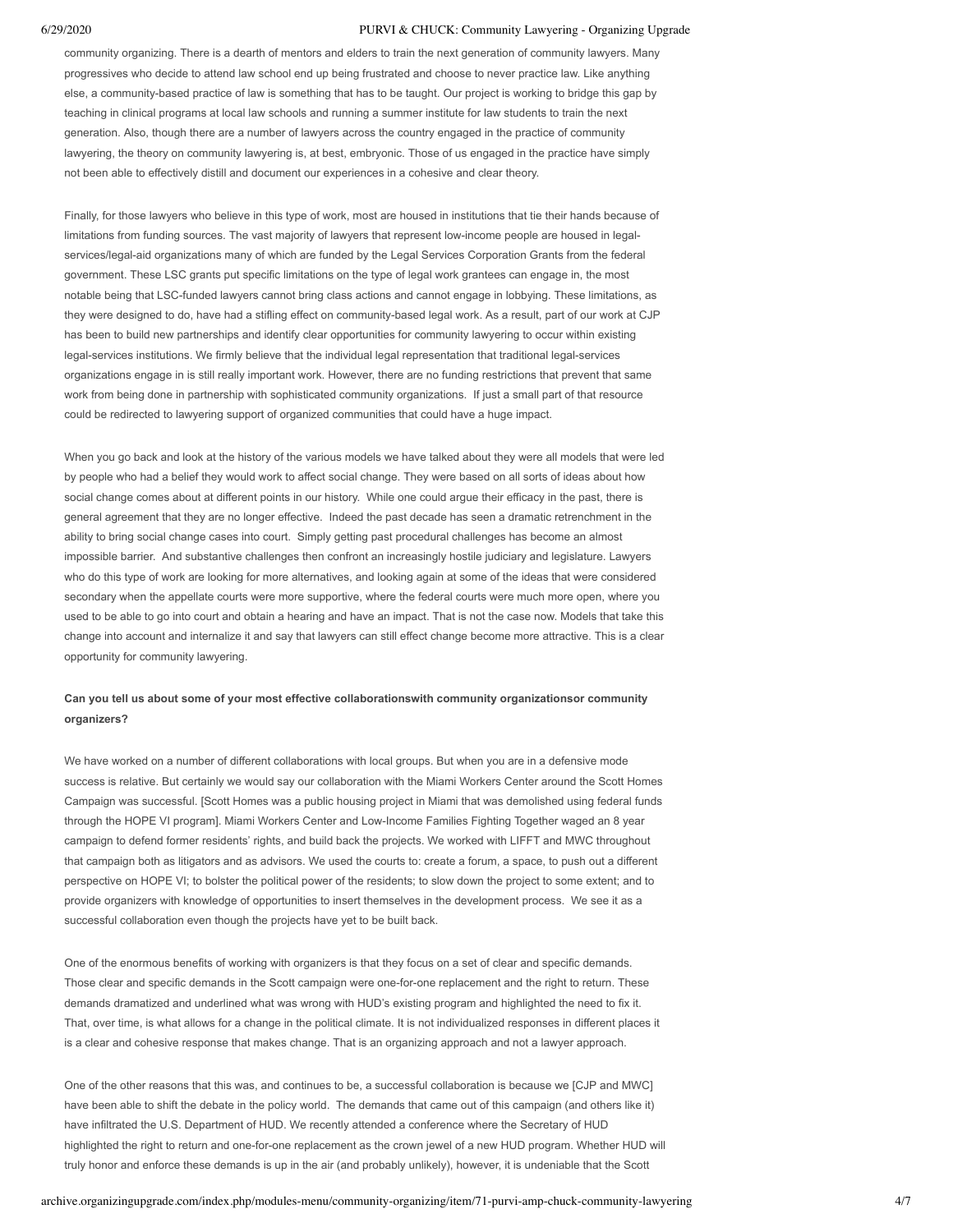fight and other similar fights like it across the country significantly shifted the debate and dialogue at the federal level. Rather than arguing about whether public housing residents should have the right to return when their homes are demolished, the conversation with HUD now is about *how* to truly ensure that public housing residents have the right to return.

That ability to shift the debate, and shift the conversation around policy really is the opportunity for lawyers and organizers. Whether we win our concrete campaign demands or not, the collaboration between lawyers and organizers creates real opportunities. Lawyers can pull organizers into spaces we have access to where these discussions are happening. Over time, these on-the-ground fights shift the general understanding of what true wealth and strength is in low-income communities, and change common sense to be that there is plenty worth preserving in low-income communities.

One of the challenges with campaigns like Scott and others we have been involved (such as Power U's Crosswinds campaign) is that victory is the absence of destruction. Even if we get one–for-one replacement, Scott will still never be back, that community will never be back and what we end up with is the least worst of the alternatives. Many organizing struggles in recent history have been strictly oppositional struggles focused on stopping the destruction of a community by unrestrained development and capital. One of the real challenges for organizers and lawyers and everybody that are fighting these campaigns is figuring out how to shift from these defensive battles where all we are trying to do is get the least worse result to battles that look at the creation of positive alternatives. This is something we all have a great deal to learn about.

# **What role can lawyers play in putting forward an alternative progressive vision?**

Community organizers looking to build progressive social movements need to have a fairly sophisticated understanding of how the government works. This role is one that lawyers can play since lawyers, unfortunately, are the priests and priestesses of power. Our daily work involves engaging within systems of power. We can thus contribute to social movements a different perspective and analysis from within "the system."

Ultimately, it all depends on the relationship between the organizers and the lawyers. As relationships grow and as trust develops lawyers can be very important to have in the room as you are doing campaign planning and campaign development. We can see opportunities; we speak in the language of power. We can identify forums for the political dialogue. There is a real shared dialogue that can happen in a fruitful way. There are certain things that only lawyers can do. But there is also a whole bunch of thing that lawyers can do in support of communities that communities can do for themselves as well. The way we see our role if we know how to do something we try to pass that on, to allow people to be in more control of information. As individuals deal with different situations they have an expanded vision of how to tackle what is going on in front of them.

In addition, when folks come up with alternative solutions, lawyers can figure out how to craft and implement solutions in a manner that truly changes people's lives. Is there something unlawful or illegal that's happening? Is there some way to advocate that the system function differently? Are there rights that are being trampled on? That is the main role lawyers can play. One thing we can do is break down the legal rule in a way that helps groups to facilitate their own power. We can say in particular project that there needs to be a hearing because the law says there needs to be a hearing, and we can help draft the language to the hearing. This has little substantive relevance but it does create a forum for political power and interface with whoever the government power is. We can interpret the rules in a way that allows the expression of the power and the will of the community to better impact the government.

While lawyers certainly are not central to change, lawyers have skills that throughout history have been useful for progressive and revolutionary movements for change. Gandhi and Mandela were both lawyers. And while being a lawyer is not what made each of these individuals most helpful or insightful, their legal training and legal skills were no doubt assets to the movements for a free India and a free South Africa.

# **Are there any legal openings or shifts in policy that ground organizing groups are not taking advantage of?**

We could propose a couple from our experience. Our analysis is that most community organizations have been in a very defensive mode, they have been using all of their resources just to give up as little as possible. That leads to a certain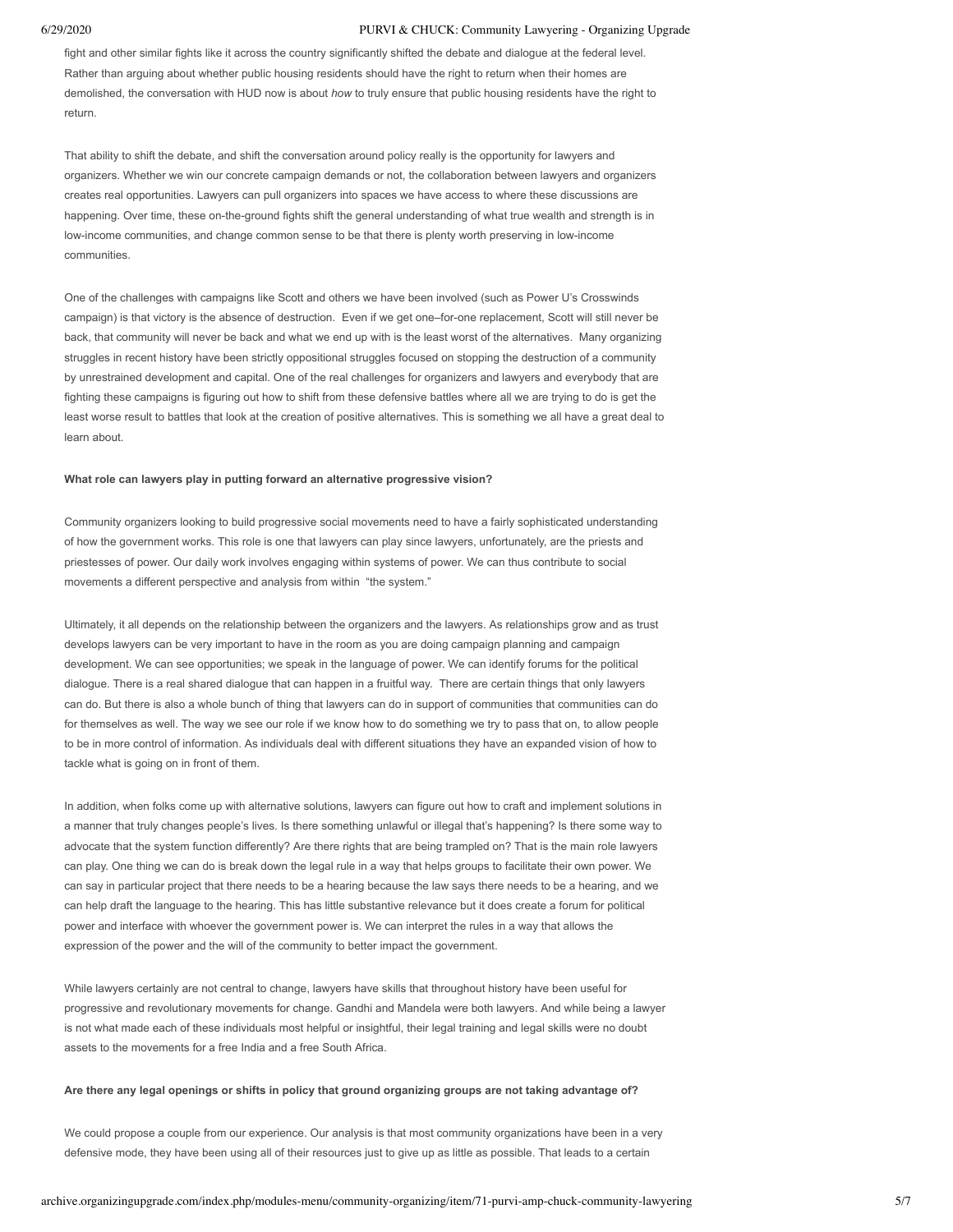type of organizing which is oppositional. There is a particular type of lawyering that goes a long with that, which blocks projects that tries to maintain the status quo. That has grown out of the objective reality of the past decade.

We think that the political conditions and the political moment have changed. The economic recession has stemmed the tide of the gentrification and the gobbling up of land, temporarily easing the pressures that were leading to the outright destruction of our communities. In addition, many organizers have played out the limits of that oppositional approach. We have seen the extent of which how much power that position can build. The trick now is to figure out how to take the next step that can affirmatively build power and institutions. We don't have a lot of examples because our clients have been so deeply involved in the defensive strategy. But people, at very low-levels, have been trying to build affirmative institutions and governing institutions. People are trying to figure out how to build successes that don't just maintain the status quo but that quantifiably improve the material conditions. That is a shift in the mode of organizing and lawyering.

We think this is the time for organizers and lawyers to develop solutions. To think deeply about how to design policies and programs that would work differently, to engage the hard practice of figuring what does work. Coming up with solutions is hard work. It requires all of us to engage in levels of conversation that we are not used to. We are used to protesting. We are used to bite-sized slogans and critique. But if we breakthrough our habits and beginning coming up with true alternatives, there are opportunities right now to implement these ideas. There are opportunities to amass more power and a larger base through providing services and tangibly changing the landscape of communities.

How to get in the game, when you have been shut out of it for so long, is the difficult thing. Therefore, we think it is still critical for organizers to engage in some bread and butter organizing. We still need political power to move ideas and capitalize on the opportunities out there right now. But overall, there is an increasing sense that opposition to gentrifying projects, destructive projects, destruction of communities is not enough in and of itself to build a significant movement. There has to be more than that to excite people, to build the kind of power that people need. Lawyers and organizers need to work together to inspire people to take action from their heart and souls.

The Community Justice Project was founded in 2008 to provide legal support to grassroots organizations in Miami's lowincome communities. Rooted in the law and organizing movement, CJP's lawyering style has many names—community lawyering, political lawyering, movement lawyering—but fundamentally we believe that lawyers are most effective when they assist those most impacted by marginalization and oppression lead their own fights for justice.

*For the last eight years, Purvi Shah has worked for economic and racial justice at various organizing, legal, and policy organizations across the country. Purvi joined the staff at Florida Legal Services in 2006 to provide litigation and policy support to community organizations fighting gentrification in Miami's urban neighborhoods. In 2008, she co-founded the Community Justice Project, to develop and advance the theory and practice of community lawyering. Over the last four years, Purvi has litigated numerous cases on behalf of community organizations in the areas of affordable housing, racial justice, community development and tenant's rights. Purvi is also a law professor at the University of Miami, School of Law, where she co-directs the Community Lawyering Clinic. She serves as corporate attorney to the Miami Workers Center Board of Directors and a resource ally to the Right to the City Alliance. Purvi received her dual degree in Social Policy and Political Science from Northwestern University in 2002 and a law degree from the University of California, Berkeley School of Law (Boalt Hall) in 2006.*

*Charles Elsesser has almost 40 years of experience in lawyering for the poor. Early in his practice in the he represented poor people in California as a part of California Rural Legal Assistance, doing double duty as a Clinical Instructor of Law at University of Southern California Law Center in Los Angeles. Following this early training he served as the Director of Litigation at Legal Aid Foundation of Los Angeles, was awarded the Award of Merit by the Legal Assistance Association of California, served as Senior Consultant to the California State Senate Rules Committee, and the Director of the Housing Department of the City of Santa Monica, Ca. In 1992 he relocated to Miami, Florida. Initially he was employed as an attorney at Legal Services of Greater Miami, Inc. and, since 1997, he has worked at Florida Legal Services, Inc. where he has been involved in civil rights and housing litigation and advocacy, and where he cofounded the Community Justice Project along with Purvi Shah and Jose Rodriguez.*